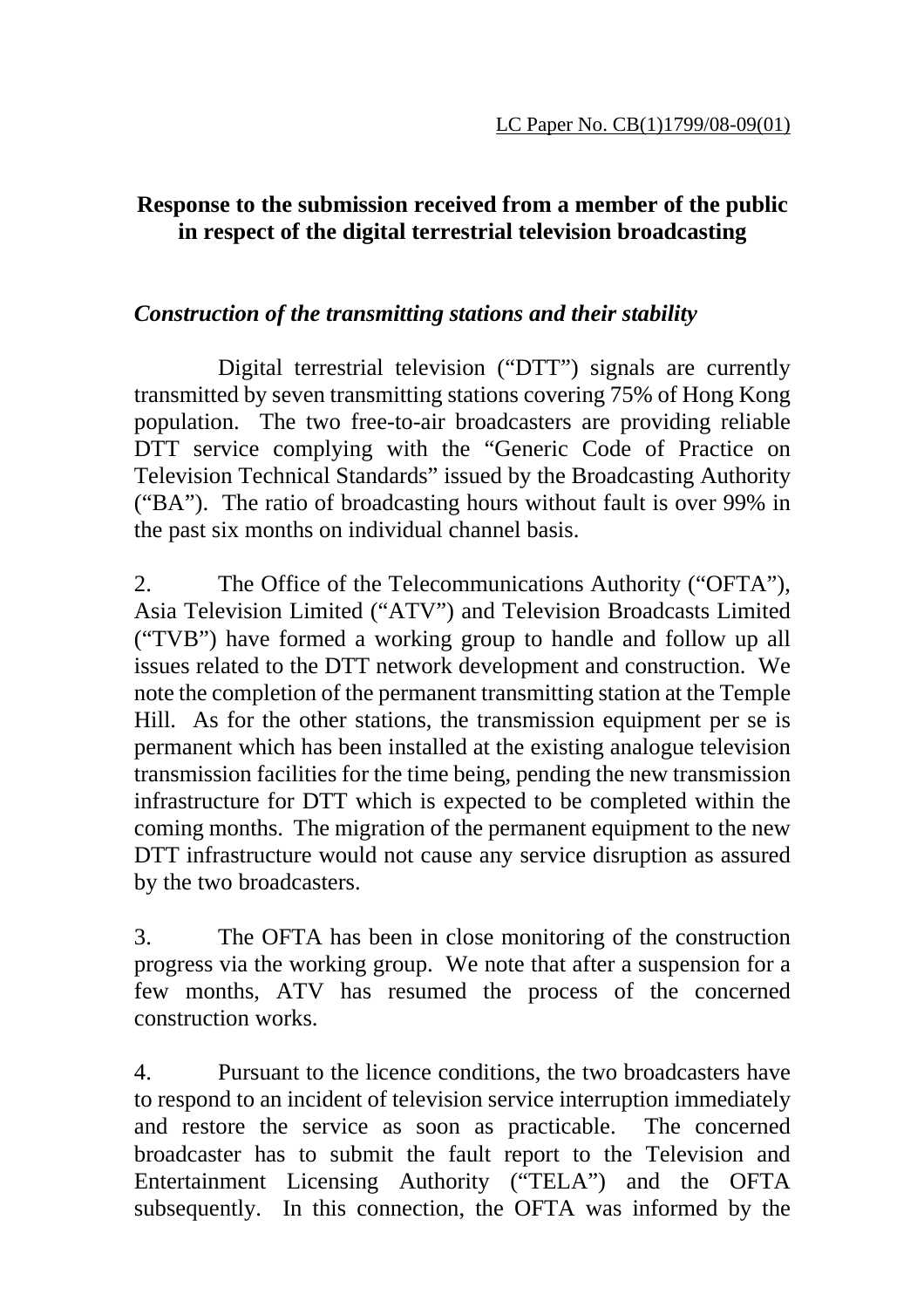concerned broadcaster of the specific interruption owing to faulty transmission equipment at the Mount Nicholson station in early May. The OFTA has requested both broadcasters to improve the fault handling procedures, including enhancement of relevant spare equipment and public notification mechanism, so as to minimise the impact and inconvenience caused to the viewing public.

## *The voluntary labelling scheme and technical issues in respect of the DTT reception*

5. The OFTA introduced the voluntary labelling scheme to facilitate consumers to make informed choice when purchasing DTT receivers. Concerned suppliers are requested to provide a product sample to the OFTA for conducting a compliance test, which covers basic functional test and a burn-in test for over 15 hours to ensure proper operation of the receiver to be labelled.

6. In early 2009, the OFTA received a complaint about a labelled DTT receiver that captioning could not be properly displayed after powered on for 5-30 minutes. The OFTA approached the corresponding supplier and it was confirmed that the problem involved a small amount of their products. The supplier issued a firmware patch to address the problem on 1 April.

7. As for the other case about "mosaic images" on HD Jade channel, the OFTA has approached TVB for investigation. In respect of the suspicion that the problem was related to the broadcast encoder with firmware upgrade, TVB has confirmed that the upgrade would not affect normal television reception. TVB has advised that the problem might be related to a decoder chipset used by some receivers. Some of the concerned suppliers upgraded the firmware patch for their receivers to address the problem on 2 May. Other suppliers are actively discussing with TVB so as to provide technical solutions soonest possible for their receivers.

8. Like all other consumer electronic products, the DTT receiver should come with a warranty service. Consumers may check with the product supplier for any doubt or problem in the use of the receiver having regard to the warranty service. The OFTA will also follow up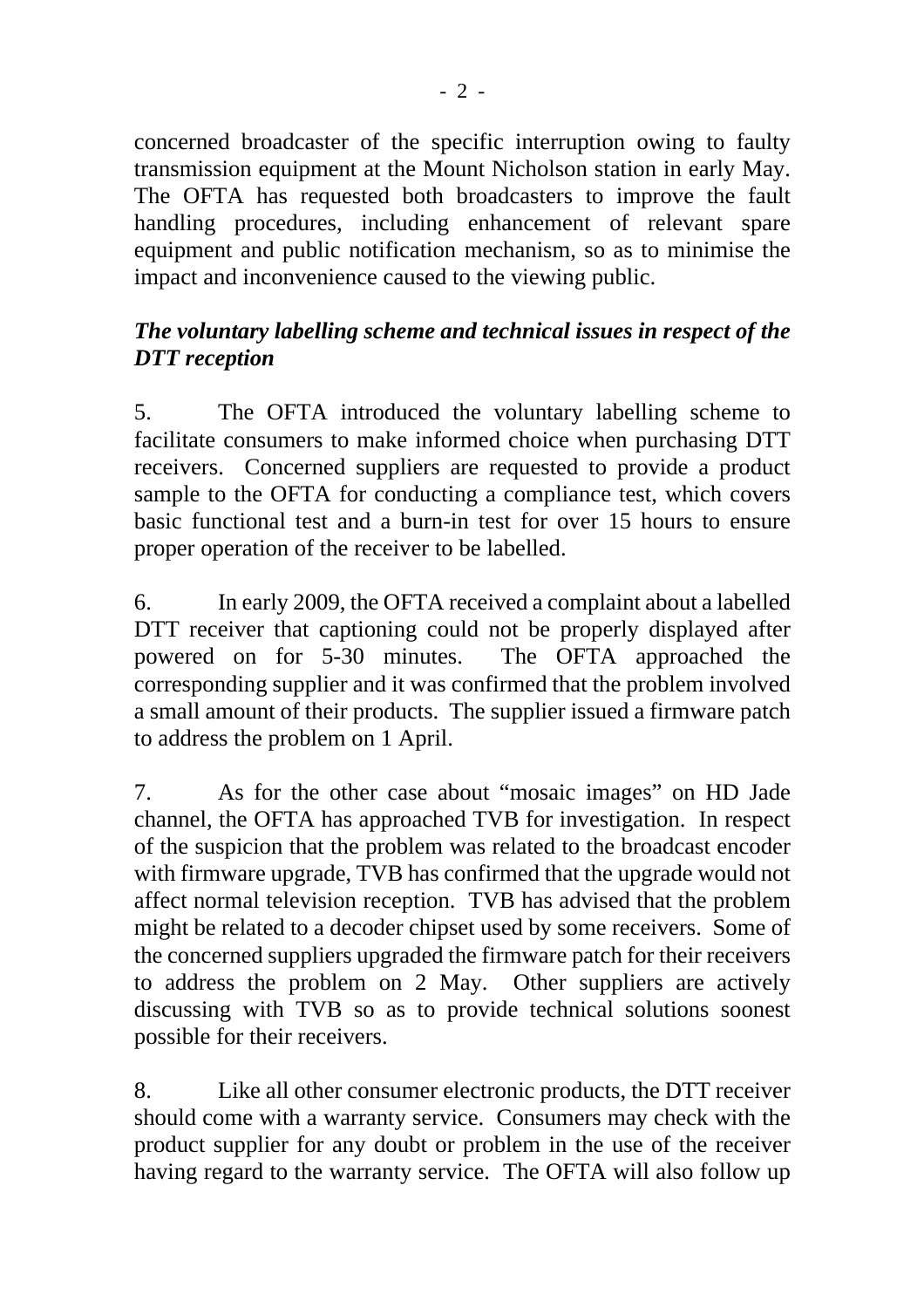such complaints about the labelled receivers according to the prescribed procedures.

9. In general, we note that "mosaic images" occasionally found on DTT programme channels may be related to unstable signal reception which could be attributed to signal coverage or problem involved in signal reception and distribution through the communal aerial broadcast distribution (CABD) system. If the DTT signals are received via computer, the case may become more complicated depending on the hardware and software configuration of the computer. In case of CABD issues, the consumer may consult the CABD maintenance contractor for assistance via the building management office. The OFTA will also provide technical advice and conduct site investigation for specific case where appropriate.

10. The two broadcasters are expanding the DTT network with optimisation. When the network is fully built, the overall coverage will be further enhanced. Some cases of unsatisfactory picture reception due to insufficient signal coverage for the time being would be improved in due course.

## *DTT services and high definition television ("HDTV") programme channel*

11. The Government has been adopting a market-led approach in regulating the broadcasting sector. Subject to the Broadcasting Ordinance and the licence conditions, broadcasters can operate their business independently and determine their programming schedule with reference to the audience preference and market needs.

12. The BA is now conducting the mid-term review of the licences of the two broadcasters. Both ATV and TVB will have to submit their six-year investment plans (2010-2015) which contain their programming proposal. Public hearings will be held in June and July 2009. Members of the public can make use of these opportunities to express their views on the services provided by the two licensees.

13. In developing HDTV broadcasting services for only about 17 months in Hong Kong, our licensees are already in a leading position as compared to their counterparts in many advanced economies in the